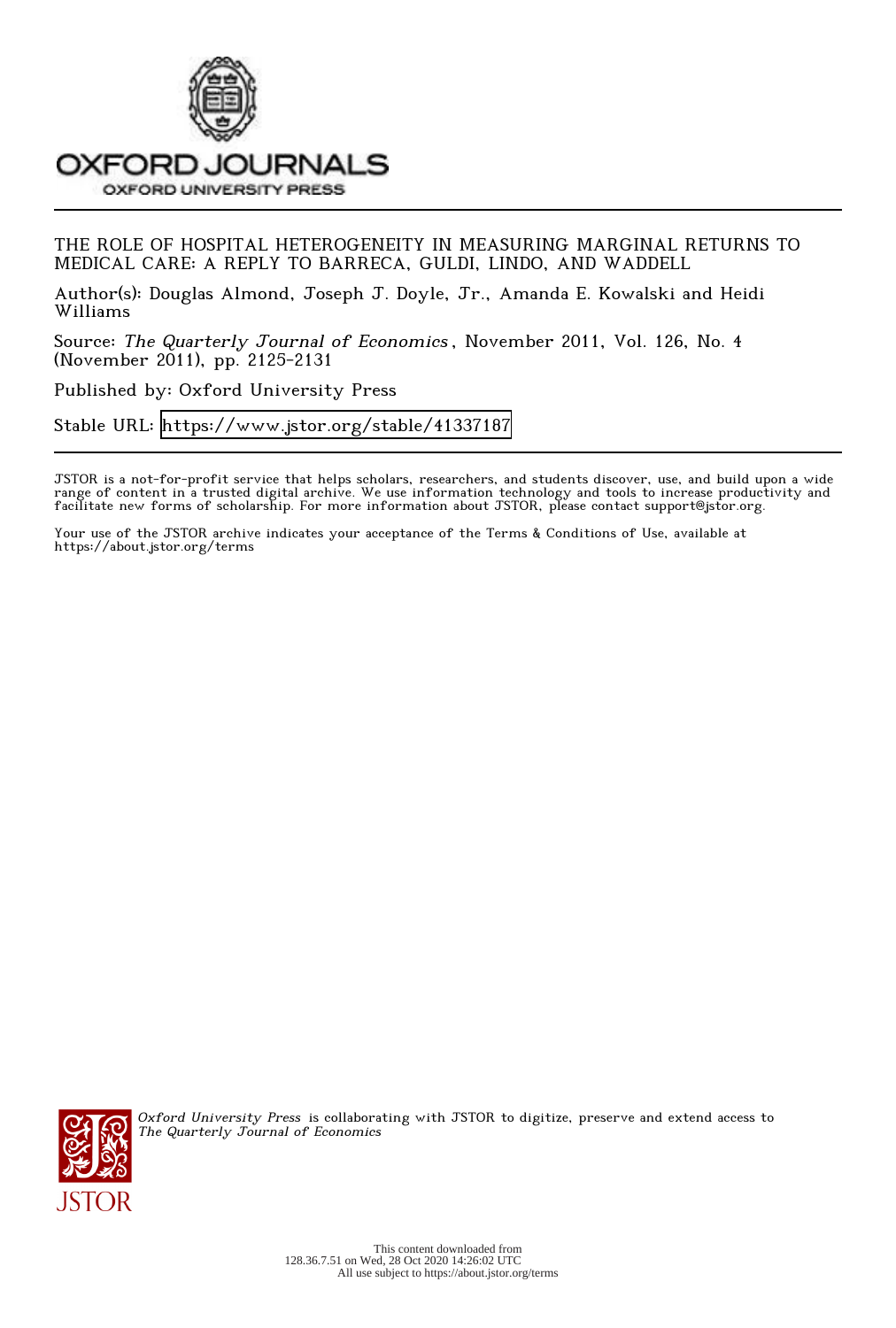## THE ROLE OF HOSPITAL HETEROGENEITY IN MEASURING MARGINAL RETURNS TO MEDICAL CARE: A REPLY TO BARRECA, GULDI, LINDO, AND WADDELL\*

 Douglas Almond Joseph J. Doyle, Jr. Amanda E. Kowalski Heidi Williams

 In Almond et al. (2010), we describe how marginal returns to medical care can be estimated by comparing patients on either side of diagnostic thresholds. Our application examines at-risk newborns near the very low birth weight threshold at 1500 g. We estimate large discontinuities in medical care and mortality at this threshold, with effects concentrated at "low-quality" hospitals. Although our preferred estimates retain newborns near the threshold, when they are excluded the estimated marginal returns decline, although they remain large. In low-quality hospitals, our estimates are similar in magnitude regardless of whether these newborns are included or excluded. JEL Code: 112.

 In Almond et al. (2010, ADKW), we describe how diagnostic thresholds can provide plausibly exogenous variation in medical care for patients near the threshold. Regression discontinuity estimates for differences in medical care and health outcomes at the threshold can then be combined to estimate marginal returns to medical care. Our application is the very low birth weight (VLBW) threshold at 1500 g: newborns weighing slightly less than 1500 g receive more medical care and have lower mortality com pared with those weighing slightly more. The empirical estimates suggest large returns to medical care for these at-risk newborns.

 Figure I of ADKW is a histogram of reported births near 1500 g showing pronounced mass points at whole ounces and smaller mass points at 100 g intervals. Motivated by this his togram, Barreca et al. (2011, BGLW) examine a series of al ternative specifications. Initially, they exclude newborns with reported birth weights at exactly 1500 g. The estimated mortality discontinuity on this sample is smaller in magnitude, although it continues to be both statistically and economically significant. Subsequently, they exclude successively larger sets of newborns, up to a maximum of 1497 g to 1503 g (inclusive)—a sample restriction that removes 25% of the control observations and 0.38% of the

 The Quarterly Journal of Economics (2011) 126, 2125-2131. doi:10.1093/qje/qjr037. Advance Access publication on October 6, 2011.

2125

 <sup>\*</sup>We are grateful to a number of colleagues for helpful comments and to the National Institute on Aging for financial support (Williams) through grant T32- AG000186 to the NBER.

 <sup>(</sup>c) The Author(s) 2011. Published by Oxford University Press, on behalf of President and Fellows of Harvard College. All rights reserved. For Permissions, please email: journals. permissions@oup.com.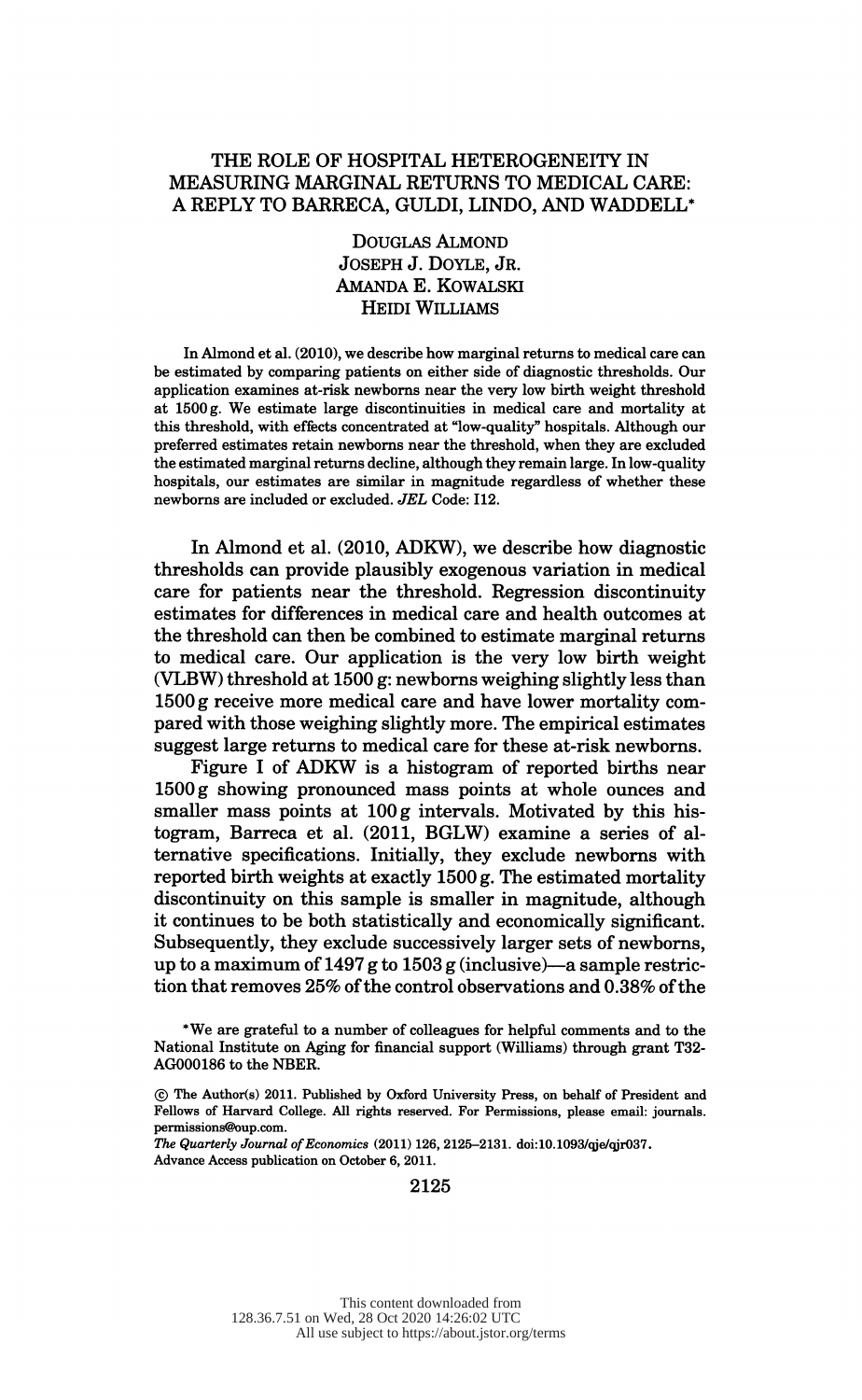treatment observations, with the asymmetry due to a mass point at  $1503 g$  (3 lbs., 5 oz.). The estimated mortality discontinuity on this sample declines somewhat and is no longer statistically significant.

 Although there is no general economic or statistical case for exclusion of observations at or around the threshold in a regression discontinuity (RD) design, given the specific details of our application we agree that the exclusion of newborns at  $1500 g$  is a useful robustness check that we should have included in our original article. In contrast, we see no clear case for excluding the larger set of newborns from 1497 g to 1503 g, and we find that doing so changes the sample composition such that we would in fact expect smaller discontinuity estimates. Regardless, the two welfare-relevant results from ADKW are robust to the inclusion or exclusion of newborns at and around 1500 g: we continue to find that discontinuities in both medical care and mortality are concentrated in low-quality hospitals, and our two-sample, two stage least squares estimate continues to suggest large returns to medical care for these newborns. Next, we discuss these issues in more detail.

 First, consider BGLWs exclusion of newborns reported to weigh exactly 1500 g. The main empirical concern is that less healthy newborns may be disproportionately likely to have their birth weight rounded to  $1500 g$ .<sup>1</sup> Supporting this hypothesis is the fact that newborns at exactly 1500 g are anomalous based on ex ante fixed characteristics, such as race and mother's education. Less supportive of this hypothesis is that although we would expect less healthy newborns to receive correspondingly higher levels of medical care, this is not observed empirically: mean hospital charges for newborns at 1500 g are \$83,000, which is

 1. BGLW offer a different motivation based on the mortality rate of these newborns. However, mortality is an endogenous outcome. Neonatology manuals and diagnosis codes define the VLBW threshold as strictly less than 1500 g, implying newborns at 1500 g are "untreated" in our RD design and may have higher mortality in part because they receive less medical care. BGLW also discuss two alternative hypotheses for the abnormally high mortality rates among newborns at 1500 g: that low-quality hospitals may be more likely to report birth weights at 1500 g, or that agents may manipulate reported birth weight to 1500 g to receive additional medical care. On the first hypothesis, we find no evidence that hospitals with high-level NICUs are differentially less likely to report birth weight at 1500 g relative to hospitals with low-level NICUs  $(2.3\%$  versus 1.8%,  $p > 0.3$ ). On the second hypothesis, there appears to be no incentive for such manipulation, as newborns at 1500 g generally receive less medical care (as described in the text).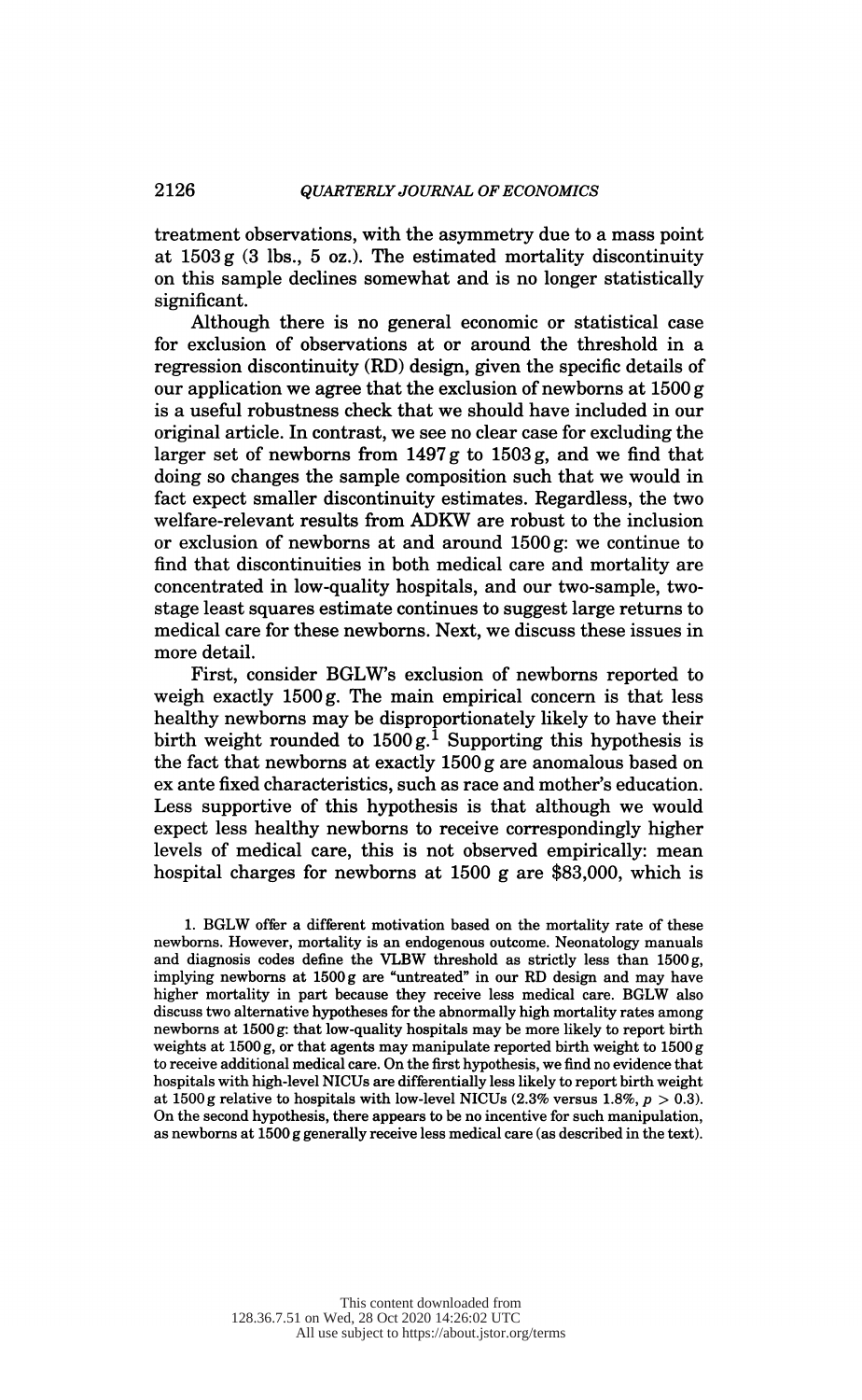in line with mean hospital charges in the 1-ounce bin above the threshold (\$85,000), and is \$11,000 less than mean hospital charges in the 1-ounce bin below the threshold.2

 Given this concern, we agree that the exclusion of new borns at 1500 g from the analysis is a useful robustness check. When these newborns are excluded, the mortality discontinu ity is smaller in magnitude, although we continue to estimate statistically and economically significant discontinuities in both mortality and medical care.<sup>3</sup> The estimates including or excluding newborns at 1500 g are not statistically distinguishable.4 Our pre ferred estimate includes newborns at 1500 g, especially because the medical care received by these newborns is in line with that of other non-VLBW newborns above  $1500$  g—suggesting that these observations have not been misclassified.

 Second, we find that the hospital heterogeneity results pre sented in our original article are robust to BGLW's proposed sample restrictions. In Section VII of ADKW, we use quality measures of neonatal intensive care units (NICUs) available for California to investigate heterogeneity in treatment effects across hospitals. At hospitals with high-level NICUs (3a/3b/3c/3d), the 1500 g threshold does not appear to determine medical care, and no mortality discontinuity is observed. At hospitals with low-level NICUs (0/1/2 or no NICU), we find substantial discontinuities in both medical care and mortality. Although in theory these results could have been driven by differential propensities to report new borns at 1500 g across hospitals, Table I shows this is not the case. For example, at hospitals with low-level NICUs, the mortality dis continuity is 3.7 percentage points; when observations at 1500 g and 1497-1503 g are excluded, the estimates are 3.3 percentage

 2. In theory, this observed distribution of medical care could be explained by providers choosing to allocate less medical care to newborns at exactly 1500 g if mortality is imminent. If this were the case, we would expect particularly large short-term mortality rates for these newborns compared with newborns at other birth weights, with a convergence in longer term mortality. However, we do not observe this pattern; instead, newborns exactly at 1500 g relative to newborns at nearby birth weights have similar differences in mortality at time horizons up to 1 year.

 3. The 1-year mortality discontinuities including and excluding newborns at  $1500 g$  are  $-0.0072$  (s.e. 0.0040) and  $-0.0034$  (s.e. 0.0013), respectively. The analogous hospital charges discontinuities are \$9,022 (s.e. 3,538) and \$10,003 (s.e. 5,455).

 4. Formally testing equality ot the coetñcients, neither the mortality esti mates ( $p = 0.33$ ) nor the hospital charges estimates ( $p = 0.35$ ) are statistically distinguishable across specifications that include or exclude newborns at 1500 g.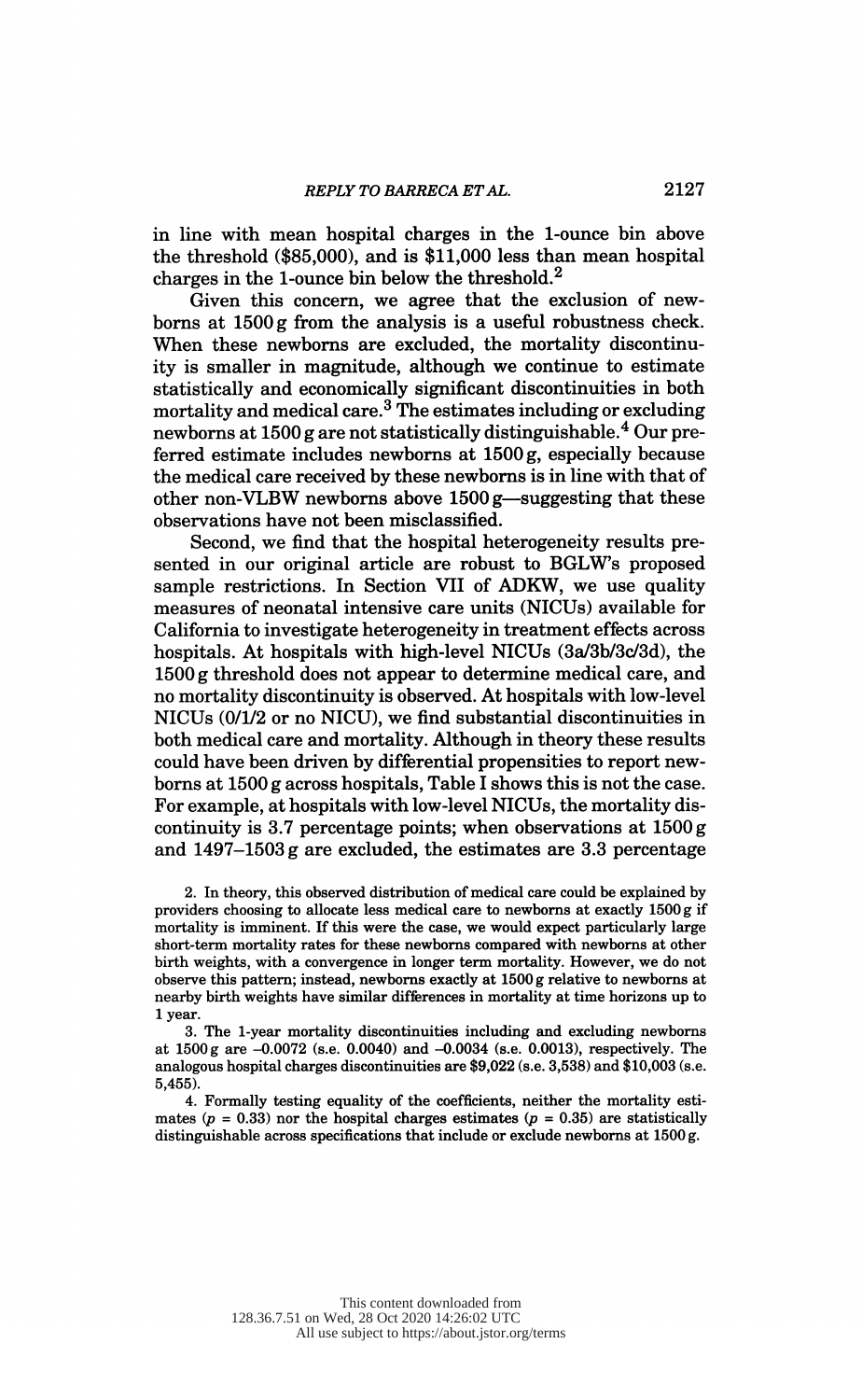| <b>QUARTERLY JOURNAL OF ECONOMICS</b><br>High-level NICU hospitals (levels 3a/3b/3c/3d)<br>estimate: One-<br>year mortality<br>Reduced-form<br>(0.0078)<br>(0.0080)<br>(0.0076)<br>(0.0077)<br>(0.0089)<br>[0.0083]<br>[0.0080]<br>[0.0081]<br>[0.0083]<br>0.0100<br>0.0100<br>[0.0086]<br>0.0433<br>0.0073<br>0.0115<br>0.0060<br>hospital costs<br>First-stage<br>estimate:<br>46,642<br>2,666<br>$(1,947)$<br>[1,778]<br>3,036<br>(1,993)<br>3,229<br>(2,009)<br>2,812<br>(2,054)<br>3,482<br>(2, 341)<br>[1,874]<br>[1,899]<br>[1, 844]<br>[2, 349]<br>12,506<br>12,796<br>12,360<br>12,463<br>11,670<br>2<br>Low-level NICU hospitals (levels 0/1/2 or No NICU)<br>estimate: One-<br>Reduced-form<br>year mortality<br>$(0.0140)$ **<br>$(0.0144)$ **<br>$(0.0141)$ **<br>$[0.0142]$ **<br>$[0.0141]$ **<br>$[0.0166]^*$<br>$(0.0145)^*$<br>$[0.0158]$ *<br>$(0.0173)^*$<br>$[0.0176]^*$<br>0.0562<br>$-0.0374$<br>0.0325<br>0.0381<br>0.0395<br>$-0.0377$<br>hospital costs<br>First-stage<br>estimate:<br>$(1,882)$ **<br>$(1.921)$ **<br>$(1,937)$ **<br>13,323<br>7,060<br>7,190<br>6,939<br>$[3,164]$ *<br>6,901<br>$[3,344]$ *<br>(2, 597)<br>$[3,273]$ *<br>$[3,281]$ *<br>2,987<br>[3, 364]<br>$(1,922)$ **<br>3,732<br>3,664<br>3,655<br>3,640<br>3,338<br>z<br>sample) | <i>Notes.</i> Ordinary least squares models estimated on a sample within 3 ounces above and below the VLBW threshold. Sample is California hospitals, for which these detailed NICU quality data are available. Controls include th<br>Excluding 1497-1503 g |                                     |  | ROBUSTNESS OF ADKW (2010) HOSPITAL HETEROGENEITY RESULTS<br><b>TABLE I</b> |  | 2128 |
|---------------------------------------------------------------------------------------------------------------------------------------------------------------------------------------------------------------------------------------------------------------------------------------------------------------------------------------------------------------------------------------------------------------------------------------------------------------------------------------------------------------------------------------------------------------------------------------------------------------------------------------------------------------------------------------------------------------------------------------------------------------------------------------------------------------------------------------------------------------------------------------------------------------------------------------------------------------------------------------------------------------------------------------------------------------------------------------------------------------------------------------------------------------------------------------------------------------------------------------------------------------------------------------|--------------------------------------------------------------------------------------------------------------------------------------------------------------------------------------------------------------------------------------------------------------|-------------------------------------|--|----------------------------------------------------------------------------|--|------|
|                                                                                                                                                                                                                                                                                                                                                                                                                                                                                                                                                                                                                                                                                                                                                                                                                                                                                                                                                                                                                                                                                                                                                                                                                                                                                       |                                                                                                                                                                                                                                                              |                                     |  |                                                                            |  |      |
|                                                                                                                                                                                                                                                                                                                                                                                                                                                                                                                                                                                                                                                                                                                                                                                                                                                                                                                                                                                                                                                                                                                                                                                                                                                                                       |                                                                                                                                                                                                                                                              |                                     |  |                                                                            |  |      |
|                                                                                                                                                                                                                                                                                                                                                                                                                                                                                                                                                                                                                                                                                                                                                                                                                                                                                                                                                                                                                                                                                                                                                                                                                                                                                       |                                                                                                                                                                                                                                                              | Control mean (full s<br>Full sample |  |                                                                            |  |      |
|                                                                                                                                                                                                                                                                                                                                                                                                                                                                                                                                                                                                                                                                                                                                                                                                                                                                                                                                                                                                                                                                                                                                                                                                                                                                                       |                                                                                                                                                                                                                                                              | Excluding 1500 g                    |  |                                                                            |  |      |
|                                                                                                                                                                                                                                                                                                                                                                                                                                                                                                                                                                                                                                                                                                                                                                                                                                                                                                                                                                                                                                                                                                                                                                                                                                                                                       |                                                                                                                                                                                                                                                              | Excluding 1499–1501 g               |  |                                                                            |  |      |
|                                                                                                                                                                                                                                                                                                                                                                                                                                                                                                                                                                                                                                                                                                                                                                                                                                                                                                                                                                                                                                                                                                                                                                                                                                                                                       |                                                                                                                                                                                                                                                              | Excluding 1498-1502 g               |  |                                                                            |  |      |
|                                                                                                                                                                                                                                                                                                                                                                                                                                                                                                                                                                                                                                                                                                                                                                                                                                                                                                                                                                                                                                                                                                                                                                                                                                                                                       |                                                                                                                                                                                                                                                              |                                     |  |                                                                            |  |      |
|                                                                                                                                                                                                                                                                                                                                                                                                                                                                                                                                                                                                                                                                                                                                                                                                                                                                                                                                                                                                                                                                                                                                                                                                                                                                                       |                                                                                                                                                                                                                                                              |                                     |  |                                                                            |  |      |
|                                                                                                                                                                                                                                                                                                                                                                                                                                                                                                                                                                                                                                                                                                                                                                                                                                                                                                                                                                                                                                                                                                                                                                                                                                                                                       |                                                                                                                                                                                                                                                              |                                     |  |                                                                            |  |      |
|                                                                                                                                                                                                                                                                                                                                                                                                                                                                                                                                                                                                                                                                                                                                                                                                                                                                                                                                                                                                                                                                                                                                                                                                                                                                                       |                                                                                                                                                                                                                                                              |                                     |  |                                                                            |  |      |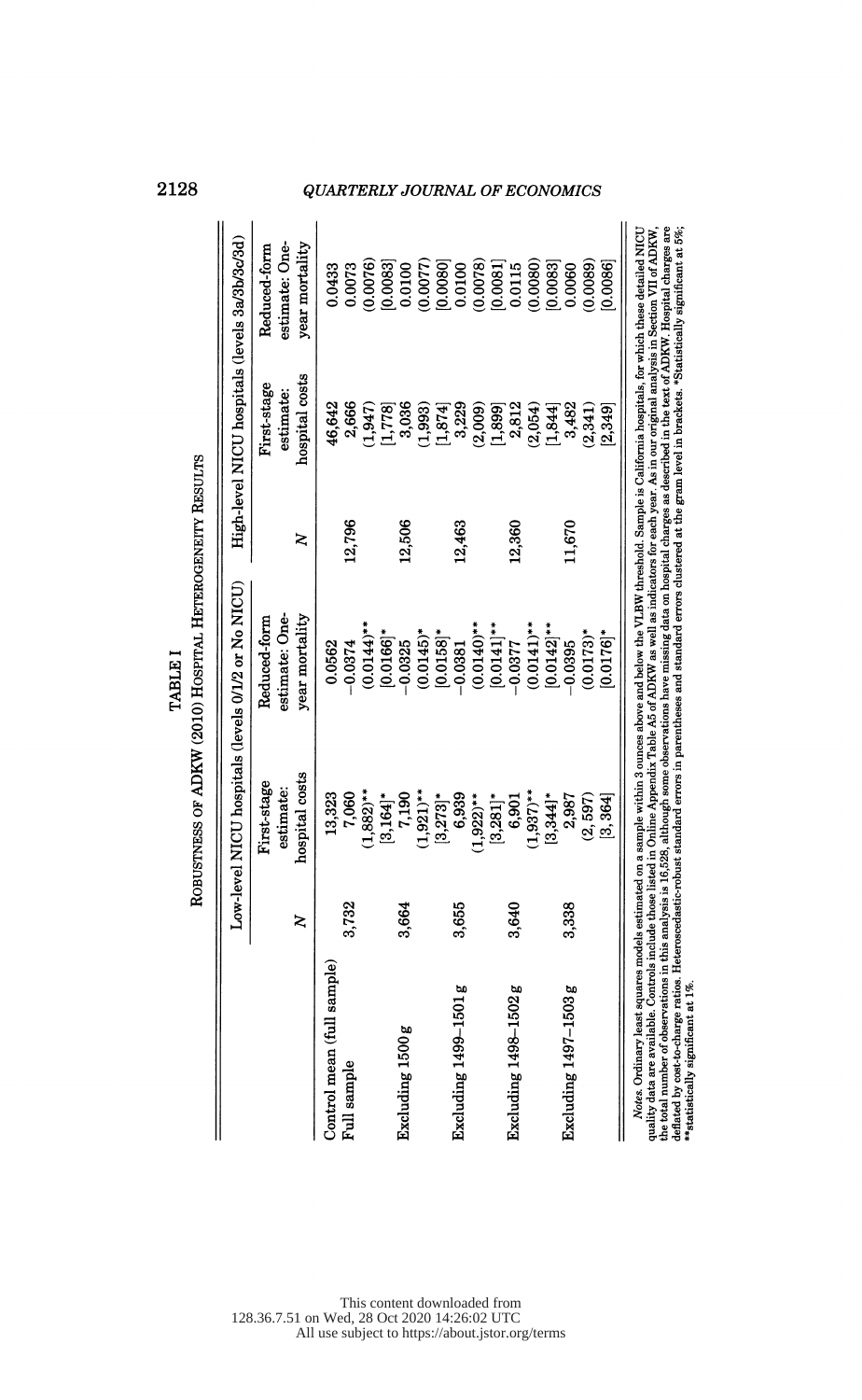points and 4.0 percentage points, respectively. The medical care discontinuity is relatively stable, although it is smaller in magni tude and less precise as additional newborns are excluded.

 Third, we find that the main welfare-relevant estimates in ADKW-the estimated returns to medical care-are also robust to BGLW's proposed sample restrictions. BGLW confine their anal ysis to reduced form mortality effects. We extend their analysis by combining discontinuities in medical care and mortality to estimate the returns to medical care. Our original point estimates imply that the cost of saving a statistical life is \$527,000 (using the full sample of mortality data) or \$615,000 (using mortality data from the five states for which we observe hospital discharge data). Dropping the observations at 1500 g changes these estimates to \$1.32 million and \$1.05 million, respectively. Dropping the observations from  $1497 g$  to  $1503 g$  changes these estimates to \$1.53 million and \$584,000, respectively.<sup>5</sup> Although the estimates excluding newborns at and around 1500 g are less cost-effective than our original estimates, these estimates all fall near or within the asymptotic 95% confidence interval of our original five-state estimate, which was \$30,000 to \$1.2 million. In addition, all of the estimates are well below conventional value of life estimates for this population, which are on the order of \$3 million.

 Finally, consider BGLW's exclusion of the larger set of new borns from 1497 g to 1503 g. The pivotal aspect of this sample restriction is that newborns on the mass point at  $1503 g$  (3 lbs., 5 oz.) are excluded. There appears to be no clear a priori case for excluding these newborns. Much of our data is found at ounce intervals, and there is no visible or statistical evidence of dis continuities in ex ante fixed characteristics across the threshold (Figure V and Appendix Table A2 of ADKW).

 In extending BGLW's analysis, we find that the exclusion of newborns on this mass point at 1503 g induces a sample-selection bias by changing the hospital composition such that the smaller observed mortality and medical care discontinuities on this

 5. Although BGLW focus on the fact that the estimated mortality discontinu ity declines in magnitude and is no longer statistically significant when newborns from 1497 g to 1503 g are excluded, as suggested by the relative robustness of the two-sample two-stage least squares estimates, the estimated hospital costs discontinuity also declines and is no longer statistically significant on this re stricted sample. Smaller mortality and hospital cost discontinuity estimates on this restricted sample are consistent with a change in hospital composition, as described later.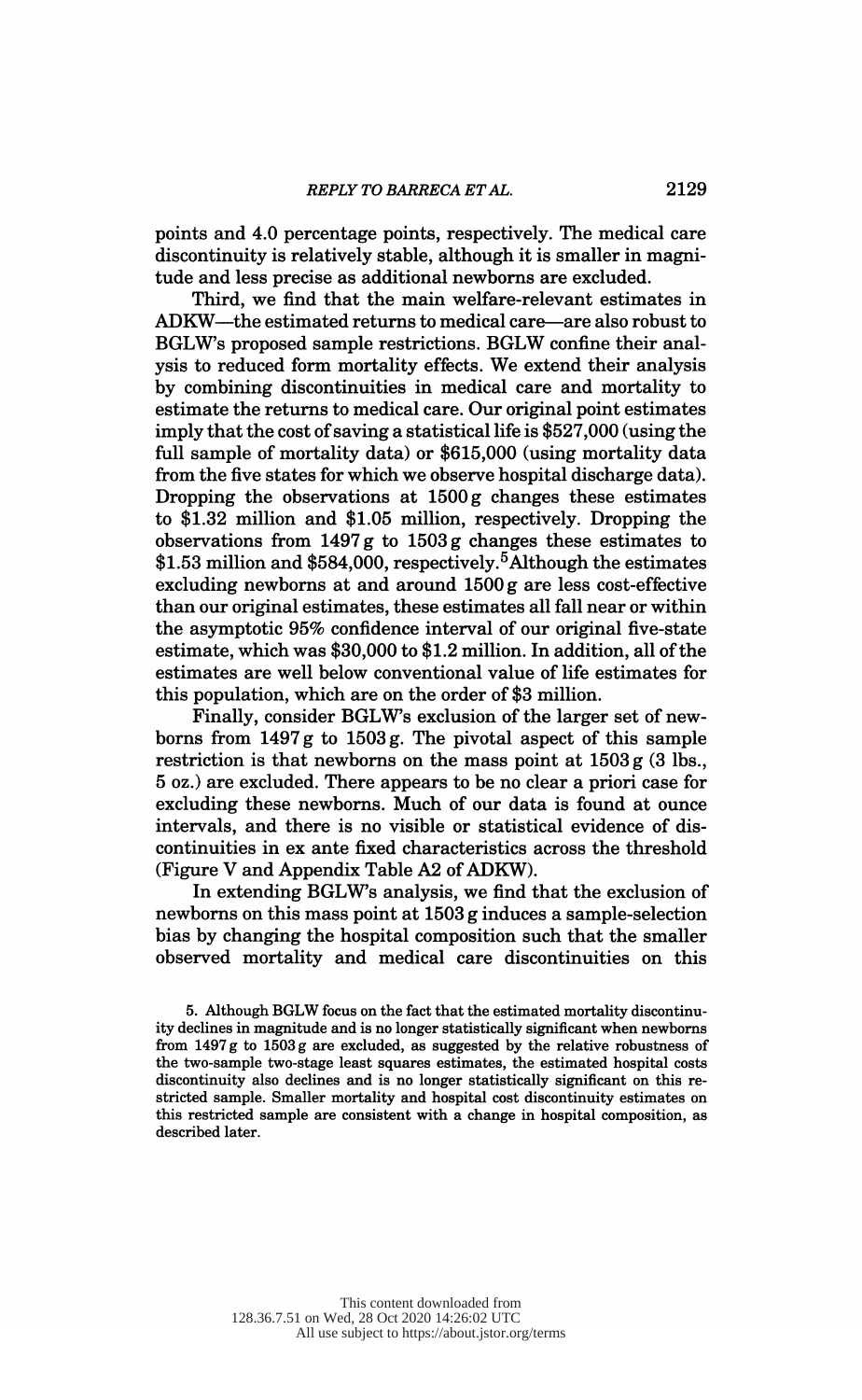## 2130 QUARTERLY JOURNAL OF ECONOMICS

 restricted sample are not surprising. The propensity to report at ounce mass points differs across hospitals: hospitals with low level NICUs are 60% more likely to report birth weight on whole ounces relative to hospitals with high-level NICUs. This means that dropping the mass point at 1503g changes the sample compo sition of hospitals just above the threshold, differentially exclud ing newborns at hospitals with low-level NICUs.6 That is, among newborns just above the threshold, higher quality hospitals are overrepresented in this restricted sample. Because higher quality hospitals have lower mortality rates and higher costs (Table I), in this restricted sample newborns just above the threshold have higher costs and lower mortality relative to newborns just above the threshold in the full sample. This induced over-representation of newborns with lower mortality just above the threshold im plies that we should expect a smaller discontinuous increase in mortality at the threshold in the restricted sample relative to the full sample. Similarly, this induced over-representation means we should also expect a smaller discontinuous decrease in hospital costs at the threshold. In summary, the smaller discontinuities in mortality and hospitals costs in the sample excluding newborns from 1497 g to 1503 g are both expected and consistent with our original hospital-heterogeneity findings.

 To conclude, BGLW question whether the observed variation in medical care and mortality across the 1500 g threshold is informative for estimating the marginal returns to medical care for these newborns. Our reading of the evidence suggests this variation is informative. In the end, regardless of whether the observations at and around 1500 g are retained, the evidence continues to suggest large returns to medical care for these at risk newborns, with effects concentrated in low-quality hospitals.

 Columbia University and National Bureau of Economic Research Mit and National Bureau of Economic Research Yale University and National Bureau of Economic Research Mit and National Bureau of Economic Research

 6. The fraction of births reported at 1503 g is 5.0% at hospitals with high-level NICUs and 7.6% at hospitals with low-level NICUs ( $p < 0.05$ ). Within our analysis data set encompassing 3 ounces on either side of 1500 g, the fraction reported at whole ounces is 25% at hospitals with high-level NICUs and 40% at hospitals with low-level NICUs  $(p < 0.001)$ .